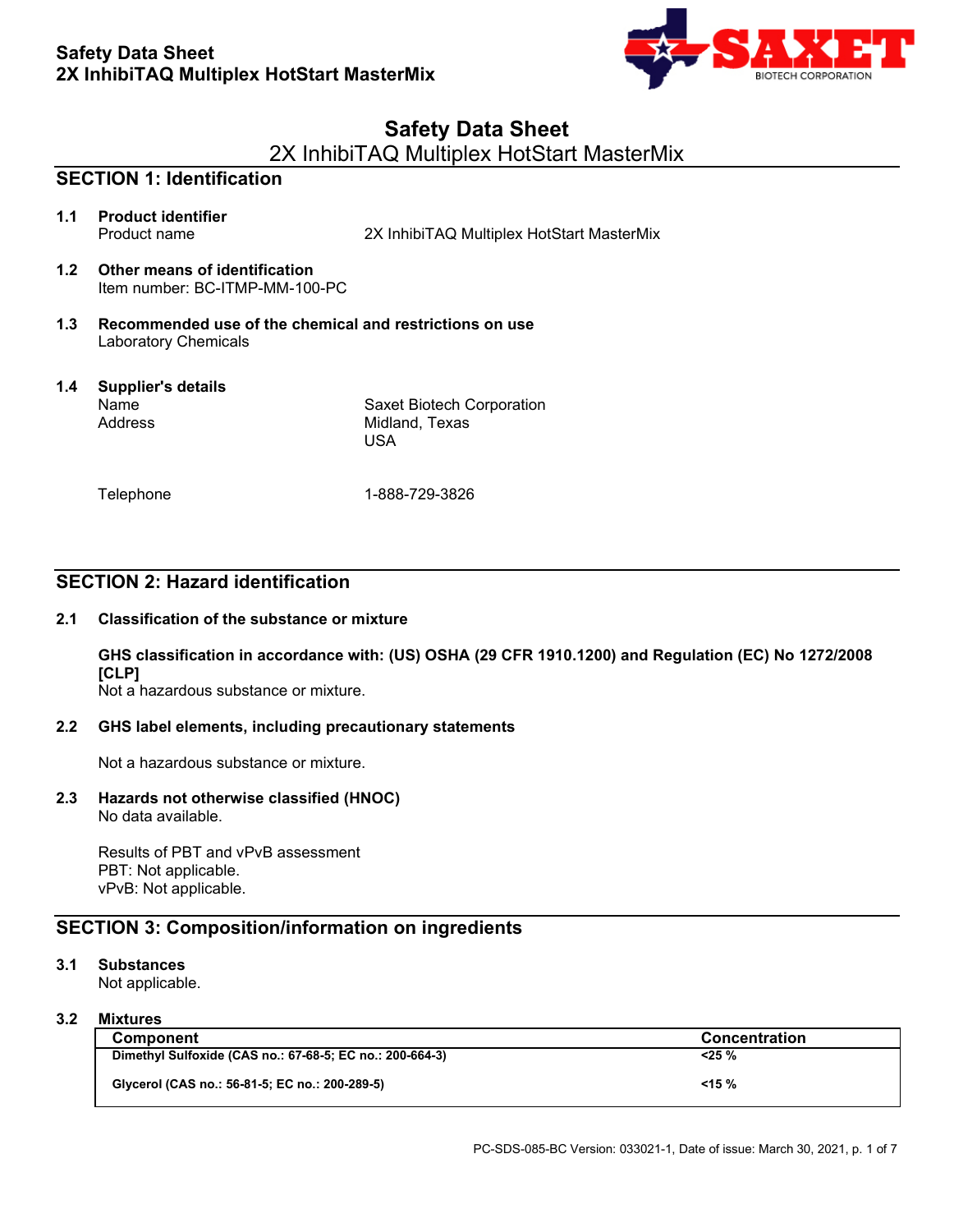

# **SECTION 4: First-aid measures**

### **4.1 Description of necessary first-aid measures**

| If inhaled              | Remove to fresh air and promote deep breathing. Get medical attention if<br>effects persist.                                                                                                                                                                                      |
|-------------------------|-----------------------------------------------------------------------------------------------------------------------------------------------------------------------------------------------------------------------------------------------------------------------------------|
| In case of skin contact | Wash with plenty of soap and water. Get medical attention if irritation<br>develops or persists.                                                                                                                                                                                  |
| In case of eye contact  | Rinse cautiously with water for several minutes. Remove contact lenses, if<br>present and easy to do. Continue rinsing. If irritation persists, get medical<br>attention                                                                                                          |
| If swallowed            | Call a poison center or doctor if you feel unwell. If vomiting occurs naturally,<br>have victim lean forward to reduce the risk of aspiration. Do NOT induce<br>vomiting unless directed to do so by medical personnel. Never give anything<br>by mouth to an unconscious person. |

### **4.2 Most important symptoms/effects, acute and delayed** The most important known symptoms and effects are described in the labelling (see section 2) and/or in section 11.

**4.3 Indication of immediate medical attention and special treatment needed, if necessary** Treat symptomatically and supportively.

### **SECTION 5: Fire-fighting measures**

### **5.1 Suitable extinguishing media** Use water spray, alcohol-resistant foam, dry chemical or carbon dioxide.

**5.2 Specific hazards arising from the chemical** Hazardous decomposition products formed under fire conditions: Carbon oxides, Sulphur oxides.

### **5.3 Special protective actions for fire-fighters** Wear self-contained breathing apparatus for firefighting if necessary.

**Further information** No data available.

# **SECTION 6: Accidental release measures**

- **6.1 Personal precautions, protective equipment and emergency procedures** Wear personal protection recommended in Section 8. Avoid breathing vapours, mist or gas. Ensure adequate ventilation.
- **6.2 Environmental precautions** Avoid release to the environment. Do not allow to enter sewers/ surface or ground water.
- **6.3 Methods and materials for containment and cleaning up** Soak up with inert absorbent material. Pick up and keep in suitable, closed containers for disposal.

### **Reference to other sections**

For disposal see section 13.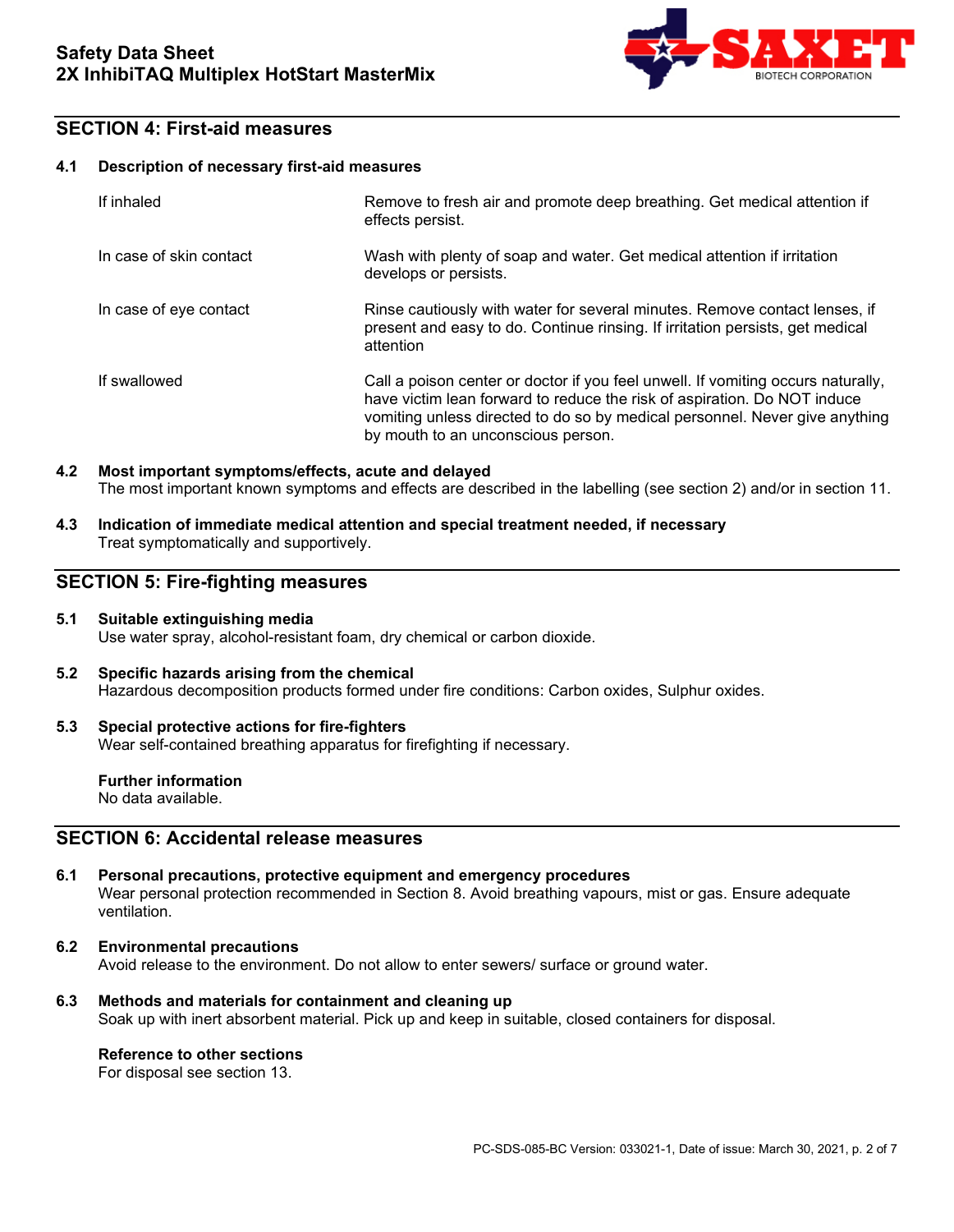

# **SECTION 7: Handling and storage**

### **7.1 Precautions for safe handling**

Handle in accordance with good industrial hygiene and safety practices. Avoid prolonged exposure. Avoid contact with skin, eyes and clothing. Wash hands with soap and water after handling.

### **7.2 Conditions for safe storage, including any incompatibilities**

Keep container tightly closed in a dry, cool and well-ventilated place. Containers which are opened must be carefully resealed and kept upright to prevent leakage. Recommended storage temperate is -20°C.

### **Specific end use(s)**

Apart from the uses mentioned in section 1 no other specific uses are stipulated.

### **SECTION 8: Exposure controls/personal protection**

### **8.1 Control parameters**

The following constituents are the only constituents of the product which have a PEL, TLV or other recommended exposure limit. At this time, the other constituents have no known exposure limits. **Glycerol (CAS no.: 56-81-5)**  PEL-TWA: 15 mg/m<sup>3</sup> (total dust), 5 mg/m<sup>3</sup> (respirable) (OSHA) PEL-TWA: 10 mg/m<sup>3</sup> (total dust), 5 mg/m<sup>3</sup> (respirable fraction) (Cal/OSHA)

### **8.2 Appropriate engineering controls**

Use ventilation adequate to keep exposures (airborne levels of dust, fume, vapor, gas, etc.) below recommended exposure limits.

### **8.3 Individual protection measures, such as personal protective equipment (PPE)**

# **Pictograms**



**Eye/face protection** Safety glasses are recommended.

### **Skin protection**

Wear protective gloves, such as nitrile gloves.

### **Body protection**

The type of protective equipment must be selected according to the concentration and amount of the dangerous substance at the specific workplace.

### **Respiratory protection**

Provide good ventilation. If engineering controls and ventilation are not sufficient to control exposure to below the allowable limits then an appropriate NIOSH/MSHA approved air-purifying respirator with organic vapor/acid gas cartridge and particulate filter, or self-contained breathing apparatus must be used. Supplied air breathing apparatus must be used when oxygen concentrations are low or if airborne concentrations exceed the limits of the air-purifying respirators.

### **Thermal hazards**

No data available.

### **Environmental exposure controls**

Avoid release to the environment. Do not allow to enter sewers/ surface or ground water.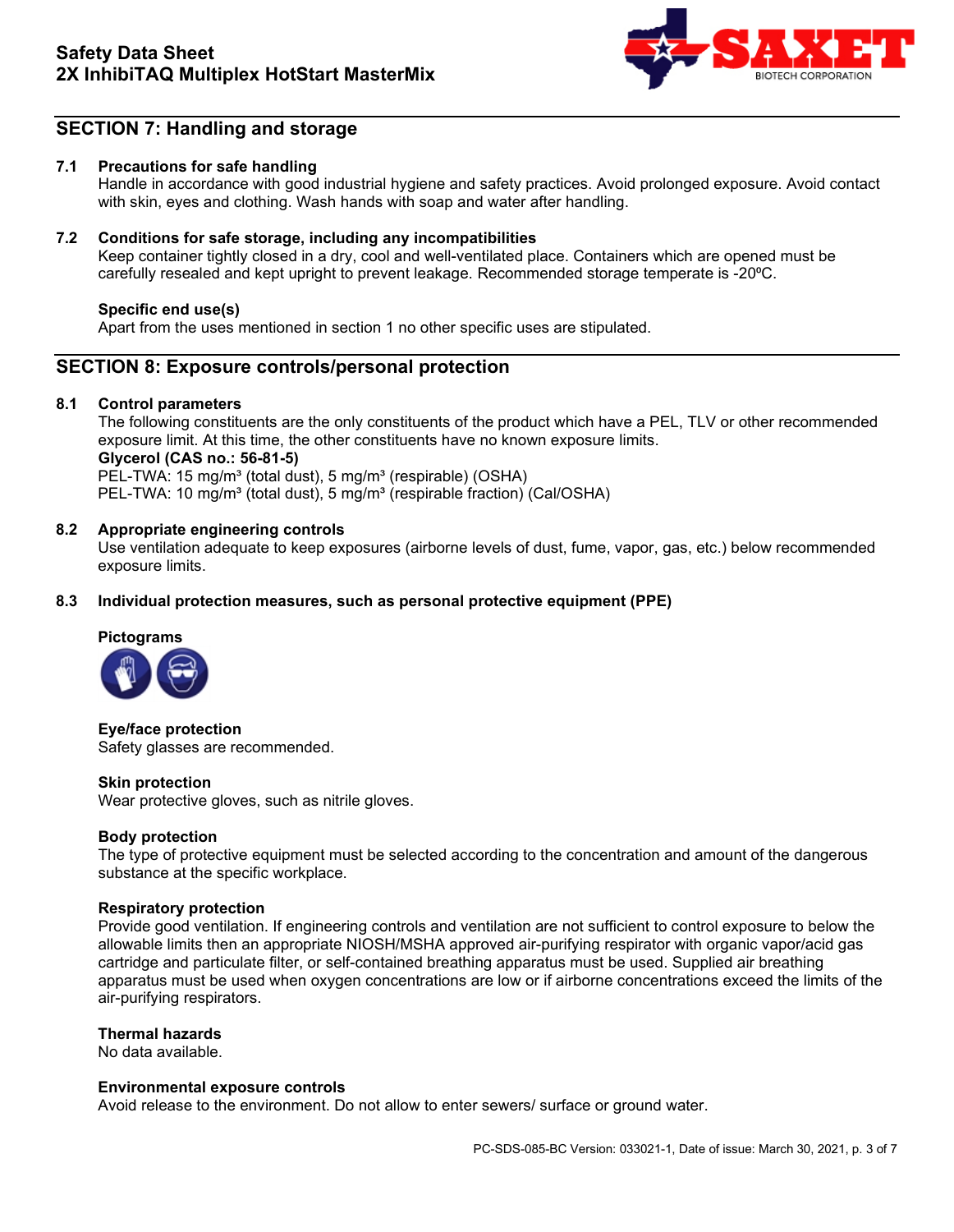

# **SECTION 9: Physical and chemical properties**

### **Information on basic physical and chemical properties**

- Appearance/form (physical state, color, etc.) Colorless liquid Odor Characteristic<br>
Odor threshold Characteristic<br>
Odor threshold No data availa Odor threshold **Odor** threshold **No data available.**<br>  $pH$  No data available. Melting point/freezing point Initial boiling point and boiling range **No data available.**<br>Flash point and boiling range **Not flammable**. Evaporation rate Flammability (solid, gas) Not applicable.<br>
Upper/lower flammability limits No data available. Upper/lower flammability limits and the second that the No data available.<br>Upper/lower explosive limits and the No data available. Upper/lower explosive limits No data available.<br>Vapor pressure No data available. Vapor pressure<br>Vapor density Vapor density<br>Relative density No data available. Density No data available.<br>Solubility(ies) Fully miscible with Partition coefficient: n-octanol/water Auto-ignition temperature and the Not applicable.<br>Decomposition temperature Not applicable Not at available. Decomposition temperature<br>Viscosity Explosive properties<br>
Oxidizing properties<br>
Oxidizing properties Oxidizing properties Not<br>
Organic Solvents (0%) Organic Solvents<br>Water Water No data available.<br>
Solids content Content Content Content Content Content Content Content Content Content Content Content Content<br>
No data available
	- No data available.<br>No data available. Not flammable.<br>No data available. No data available. Fully miscible with water.<br>No data available. No data available.<br>Not explosive. No data available.

# **Other safety information**

No data available.

# **SECTION 10: Stability and reactivity**

**10.1 Reactivity**

Non-reactive under normal use conditions.

### **10.2 Chemical stability**

Stable under normal storage conditions.

- **10.3 Possibility of hazardous reactions** No data available.
- **10.4 Conditions to avoid** No data available.

# **10.5 Incompatible materials**

Strong oxidizers, strong acids, strong bases, reactive metals.

### **10.6 Hazardous decomposition products**

Hazardous decomposition products formed under fire conditions: Carbon oxides, Sulphur oxides.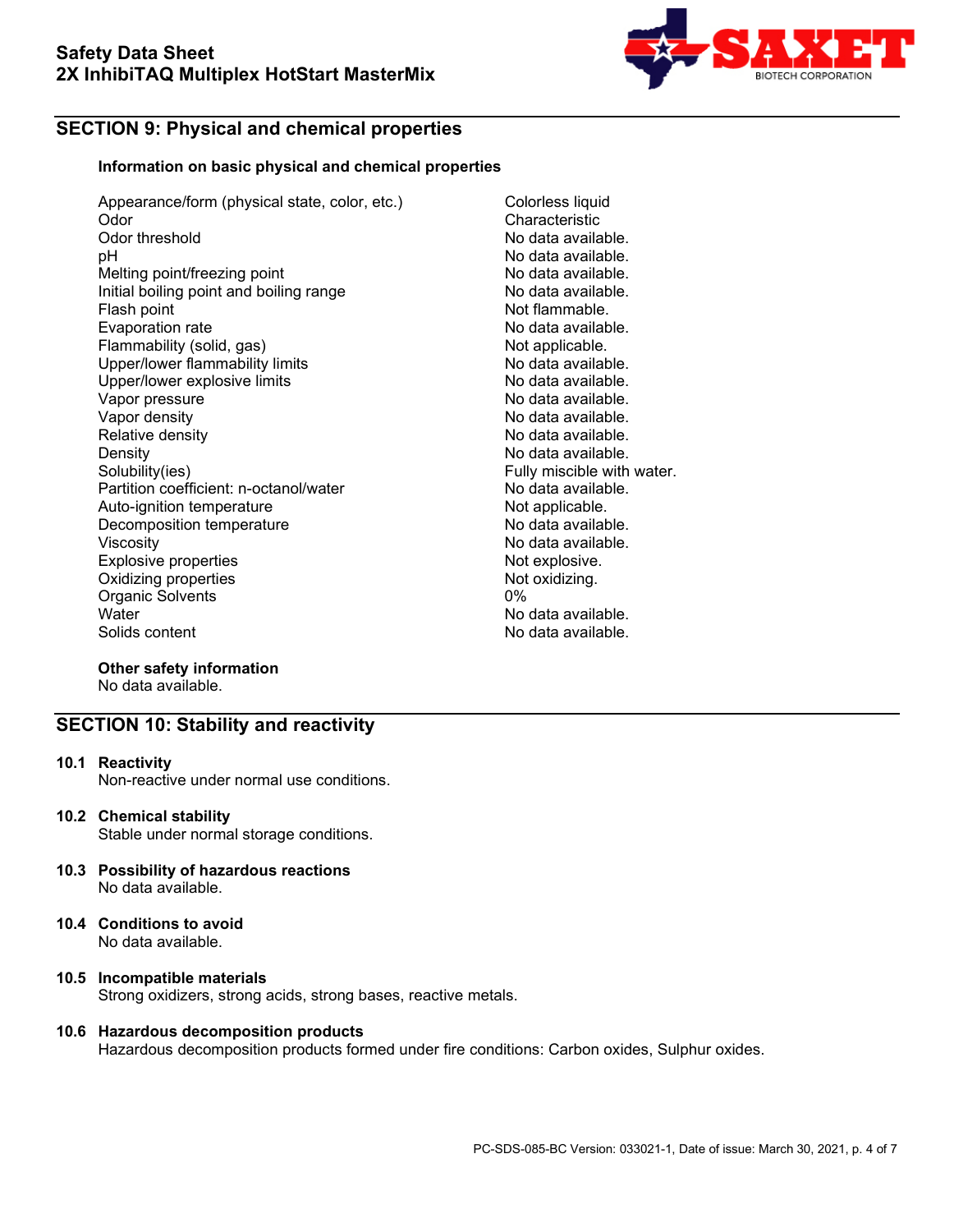

# **SECTION 11: Toxicological information**

### **Information on toxicological effects**

Likely Routes of Exposure: Eye contact. Skin contact. Inhalation.

### **Acute toxicity**

Based on available data, classification data are not met.

Components:

Glycerol (CAS no.: 56-81-5) LD50 (oral) – rat - 12600 mg/kg LD50 (skin) – rabbit – > 10000 mg/kg LC50 (inhalation) – rat  $-$  > 570mg/m<sup>3</sup>/1H

### **Skin corrosion/irritation**

Based on available data, classification data are not met. Overexposure may cause skin irritation.

### **Serious eye damage/irritation**

Based on available data, classification data are not met. May cause eye irritation.

### **Respiratory or skin sensitization**

Based on available data, classification data are not met.

### **Germ cell mutagenicity**

Based on available data, classification data are not met.

### **Carcinogenicity**

Based on available data, classification data are not met.

IARC: No component of this product present at levels greater than or equal to 0.1% is identified as a carcinogen or potential carcinogen by IARC.

NTP: No component of this product present at levels greater than or equal to 0.1% is identified as a known or anticipated carcinogen by NTP.

OSHA: No component of this product present at levels greater than or equal to 0.1% is identified as a carcinogen or potential carcinogen by OSHA.

### **Reproductive toxicity**

Based on available data, classification data are not met.

### **STOT-single exposure**

Based on available data, classification data are not met.

### **STOT-repeated exposure**

Based on available data, classification data are not met.

### **Aspiration hazard**

Based on available data, classification data are not met.

### **Additional information**

Prolonged exposure may cause redness of skin, Itching, burning, sedation, headache, nausea, dizziness.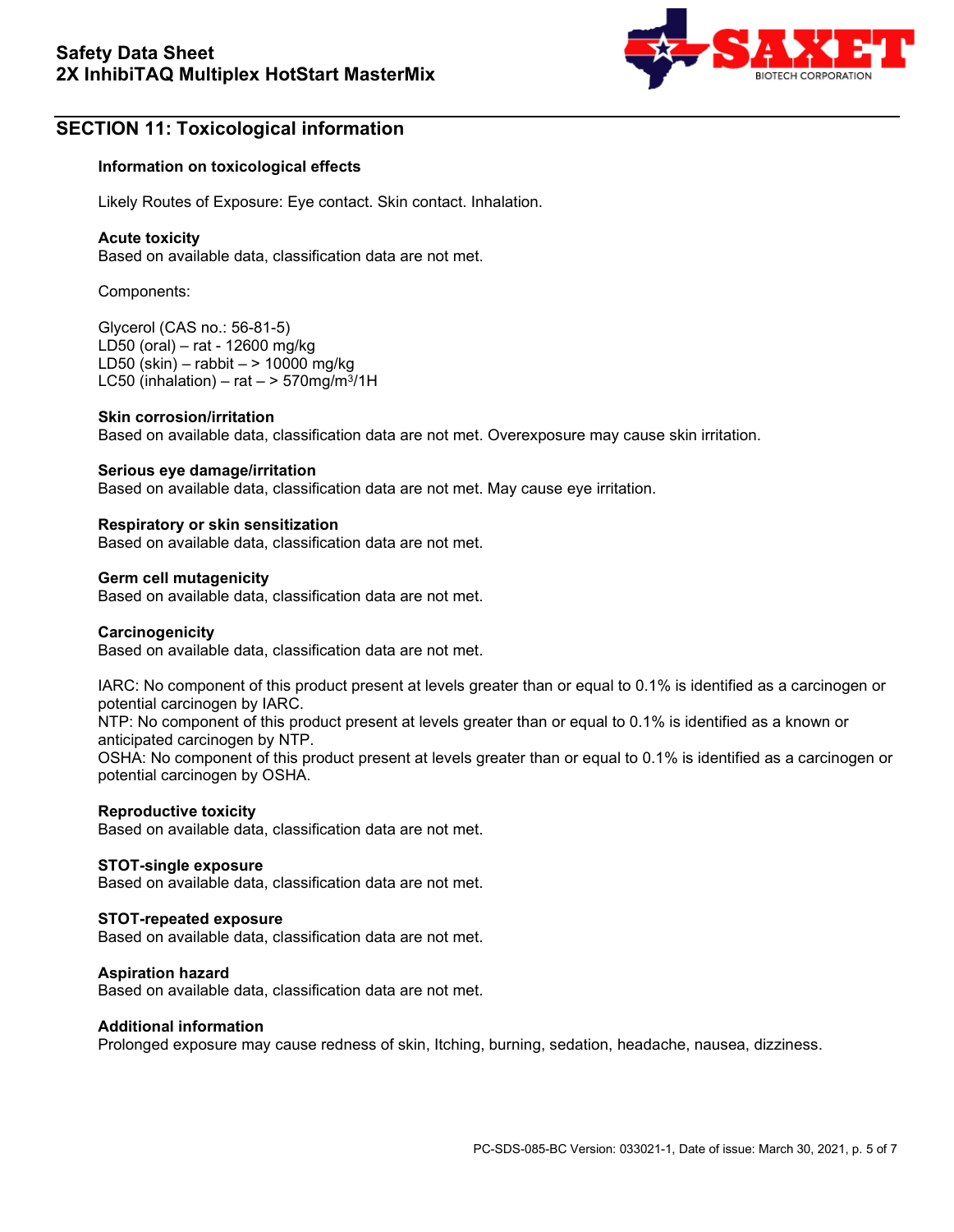

# **SECTION 12: Ecological information**

### **Toxicity**

No data available on product

**Persistence and degradability** No data available on product

### **Bioaccumulative potential**

No data available on product

**Mobility in soil** No data available on product.

### **Results of PBT and vPvB assessment**

PBT/vPvB assessment not available as chemical safety assessment not required/not conducted

### **Other adverse effects**

No ecological problems are to be expected when the product is handled and used with due care and attention.

## **SECTION 13: Disposal considerations**

### **Disposal of the product**

Disposal should be in accordance with applicable Federal, State and local laws and regulations. Local regulations may be more stringent than State or Federal requirements.

# **Disposal of contaminated packaging**

Dispose of as unused product.

### **SECTION 14: Transport information**

**14.1 UN-Number**

Not applicable

- **14.2 UN proper shipping name** Not applicable
- **14.3 Transport hazard class(es)** Not applicable
- **14.4 Packing group** Not applicable
- **14.5 Environmental hazards** No data available.
- **14.6 Special precautions for use** No data available.
- **14.7 Transport in bulk according to Annex II of MARPOL and the IBC Code** Not applicable.